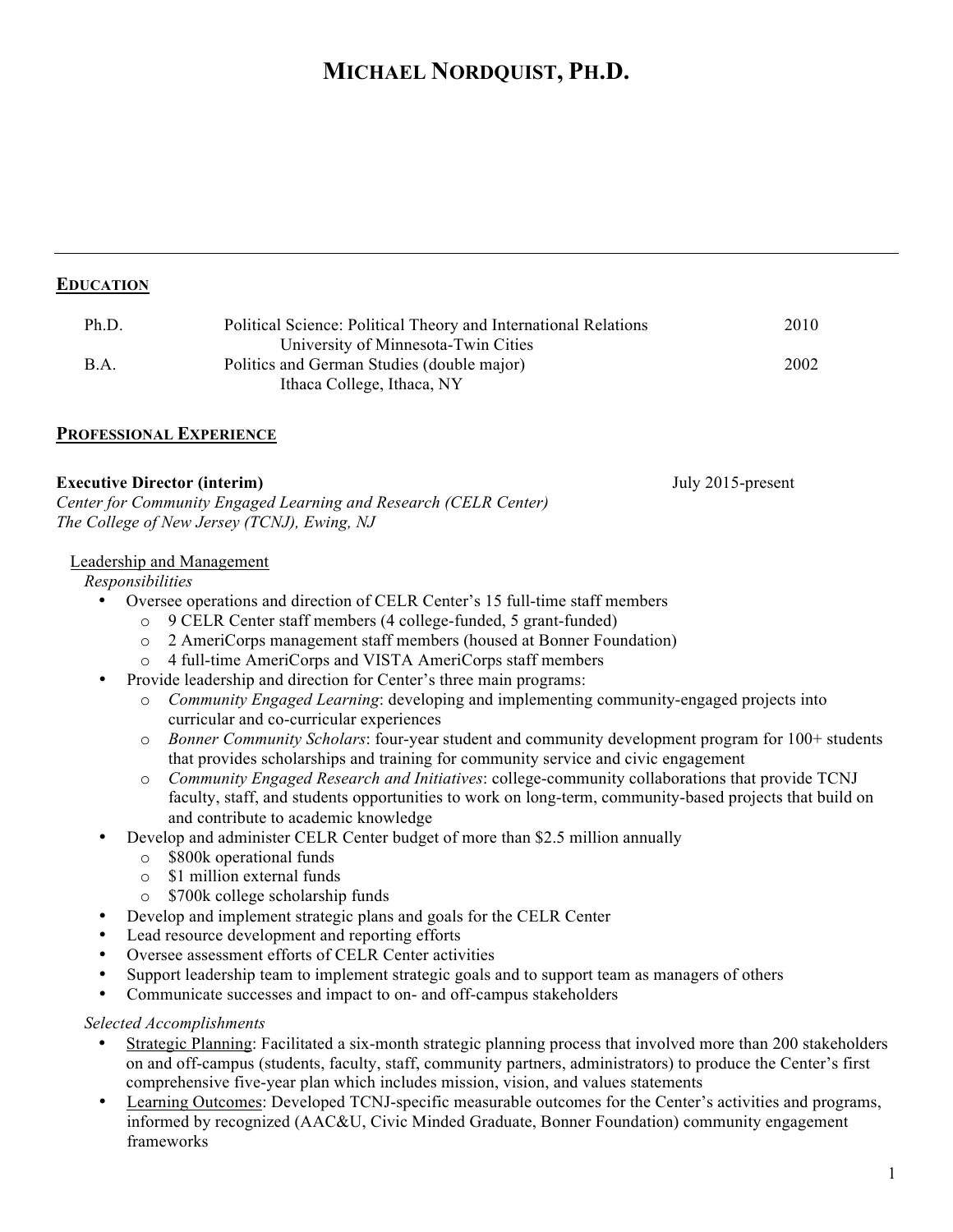- Resource Development: Maintained and expanded external funding, including a \$100,000, four-year grant from Johnson & Johnson and a renegotiated renewal of \$1.3 million over three years from the New Jersey Office of the Attorney General to support the Trenton Violence Reduction Strategy
- Assessment: Developed an infrastructure for assessing programs and projects for program development and improvement, with TCNJ's Center for Institutional Effectiveness
- Website redevelopment: Initiated and currently oversee ongoing redesign of CELR Center website to provide useful CELR-relevant resources and content for specific on- and off-campus audiences

## Campus-wide Community Engaged Learning Development and Integration

*Responsibilities*

- Collaborate with deans, administrators, faculty members, and staff across units to promote community engaged learning and civic engagement
- Coordinate with CELR faculty liaison and CELR advisory program council on CELR Center activities
- Work with faculty members to promote, support, develop, and strengthen CEL courses through all of TCNJ's schools and programs
- Design, facilitate, and participate in academically grounded initiatives and events on civic engagement and relevant social issues for TCNJ community
- Support staff to implement CEL enhancement and growth across campus

## *Selected Accomplishments*

- CEL Bonner Community Scholar training: Redesigned training and preparation of Bonner Scholars to lead CEL activities, including issue-based training, incorporation of learning outcomes into design and implementation, and enhanced reflection facilitation training
- Collaborations with Student Affairs and other units:
	- LionsGate: Worked with a team of Student Affairs staff members to review and select a campus-wide student organization management system (CollegiateLink/CampusLabs), branded as LionsGate
	- o Day of Service: Planned and implemented a day of service on October 17, 2015, for 300+ campus community members in collaboration with the Office of Student Engagement and the Office of the President. The now-annual event is planned for October 22, 2016, with support from Academic Affairs.
	- o Co-curricular community engagement: Participated in a cross-unit working group designing and promoting co-curricular transcripts and certificates, including community engaged learning and community service
- Faculty CEL Trainings: Designed and led faculty training and informational sessions for introductory and advanced community engaged learning course design and project implementation
- Faculty Liaison and Advisory Program Council: Worked with administration and faculty members to establish a CELR Center Faculty Liaison and to lay the groundwork for a governance-based advisory program council for the CELR Center, to be established in AY2016-7

## Community Partnership and Project Development

*Responsibilities*

- Identify, recruit, and maintain partnerships that appropriately support CELR and TCNJ mission and strategic goals
- Match CELR and TCNJ strengths and resources with community-identified opportunities
- Develop and support innovative CELR-relevant initiatives and programs in the region
- Maintain relationships with key partners in community (schools, police, city administration, etc.)

## *Selected Accomplishments*

- Programs and Projects Review: Led an evaluation and reassessment of existing partnerships and projects to prioritize and align CELR Center activities with newly developed CELR mission and strategic goals and TCNJ mission and priorities
- Partnership application and review process: Redesigned application and outreach for community partners, and established transparent criteria for evaluating current and potential partnerships
- Maintained successful community-engaged projects and partnerships:
	- o Bonner Community Partners: Bonner Community Scholars work with 12-16 "deep partners" annually where they provide direct service and capacity building efforts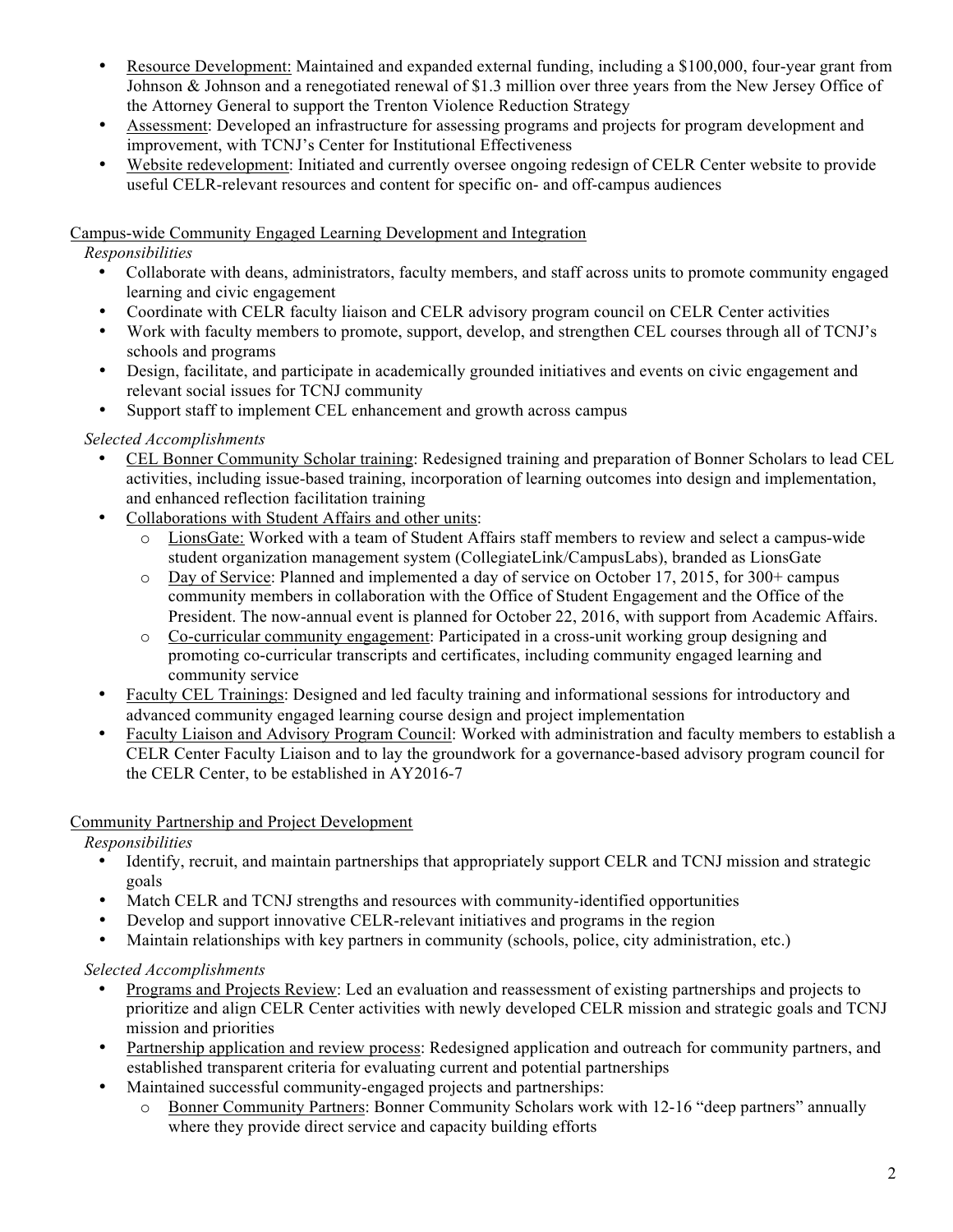- o Trenton Prevention Policy Board: CELR Center staff facilitate this grassroots, community-driven board whose mission is to make and implement policy, program, and practice recommendations to promote positive youth development and prevent juvenile delinquency in the City of Trenton
- o Trenton Violence Reduction Strategy: In coordination with the Trenton Police Department, CELR Center staff manage and support this three-year, \$1.3 million NJ Attorney General-funded program that supports individuals with criminal histories and trajectories through social services and other support to increase the probability that they are able to find non-criminal pathways
- o TrentonWorks: Oversaw operations and programming of an experimental gallery and meeting space in downtown Trenton

## Civic Engagement Initiatives

## *Responsibilities*

- Promote civic engagement among students, faculty, and staff
- Develop and implement effective civic engagement strategies for TCNJ campus community
- Advise and direct Bonner Community Scholars staff to train Bonner Community Scholars as civic engagement leaders on- and off-campus

## *Selected Accomplishments*

- TCNJ Votes!: Through a partnership with students, Residential Education staff, and Student Engagement staff, designed a comprehensive voter registration and political engagement campaign to be implemented AY2016- 2017, for which we were awarded a campus mini-grant of \$3,000 and \$2,250 from Academic Affairs
- Democracy Matters Presentation: Developed a civic engagement presentation for all first-year students to communicate the importance of civic and political engagement, particularly for young adults
- Political Engagement Collaborative: Co-lead (with Student Affairs Engagement office) a campus-wide initiative to encourage more political engagement among the campus community
- Voter Registration: In 2015, initiated a voter registration effort during a mandatory orientation meeting for all 1500 TCNJ first-year students that resulted in 500+ new voter registrations

## Civic and Community Engagement National Networks and Recognition

## *Responsibilities*

- Represent and promote the CELR Center and TCNJ in networks working in the areas of civic engagement, service learning, and campus-community partnerships
- Serve as the TCNJ liaison with the Bonner Foundation
- Serve as TCNJ liaison to regional and national Campus Compact chapters<br>• Communicate and document campus-wide service efforts
- Communicate and document campus-wide service efforts

#### *Selected Accomplishments*

- Meeting participation: Regularly participate in and present at Bonner Foundation and Campus Compact meetings and events
- National Recognition: Developing documentation infrastructure to more effectively apply for President's Honor Roll, Carnegie Classification

## **Community Engaged Learning Coordinator, Environment Division** June 2013-June 2015

*Bonner Institute for Civic and Community Engagement The College of New Jersey, Ewing, NJ*

## *Responsibilities*

- Develop and implement environment-related community engaged learning projects with community partners and faculty for first-year seminars and co-curricular community service requirement
- Manage and maintain TCNJ's campus garden, and develop and implement academic and service activities at garden site
- Manage and maintain existing partnerships related to environmental issues and food security, and seek out potential partnerships
- Coordinate activities of 20-student TCNJ Bonner Community Scholar Environment Division working on environment-related issues with campus and community partners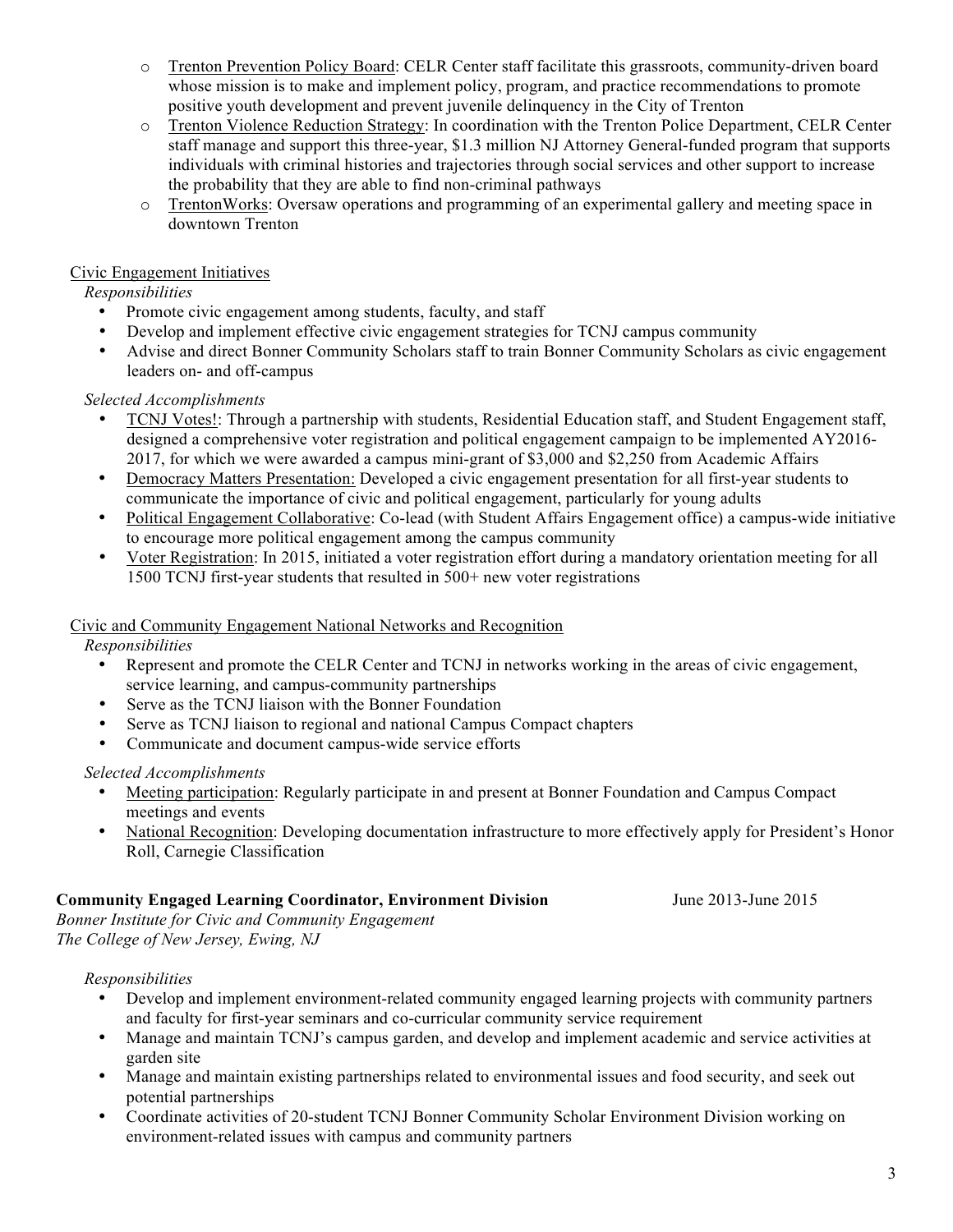- Design and implement educational trainings for TCNJ Bonner Environment Division
- Facilitate and promote campus-wide environmental practices and policies
- Participate on relevant campus-wide committees and bodies

## *Selected Accomplishments*

- CEL Days: Annually designed and supported 12-15 8-hour community engaged learning days for more than 250 students
- First-year curricular CEL experiences: Annually designed and supported 6-10 course-based community engaged learning experiences as part of first-year seminar program
- Partnerships: maintained existing partner relationships and developed two new partnerships with local organizations
- Academic development of team: Planned and facilitated biweekly meetings for Bonner Community Scholars around scholarly themes and readings
- Campus Garden: Managed first year of relocated campus garden, producing nearly 1000lb of organic produce for local food bank and involving 100+ campus community members in garden maintenance

| <b>Affiliate Faculty</b>             | 2016-present |
|--------------------------------------|--------------|
| <b>Adjunct Faculty</b>               | 2012-present |
| Department of Political Science      |              |
| The College of New Jersey, Ewing, NJ |              |

- Regularly teach courses in political theory, environmental politics, and the First-year Seminar Program
- Participate in and contribute to intellectual life of department and school
- Serve on honors thesis committees, informally advise students

| <b>Assistant Professor</b>                  | 2010-2012 |
|---------------------------------------------|-----------|
| <b>Visiting Assistant Professor</b>         | 2009-2010 |
| <b>Chair</b> (sabbatical leave replacement) | Fall 2011 |
| Department of History and Political Science |           |
| Albertus Magnus College, New Haven, CT      |           |

- Developed, designed, and implemented Aquinas Scholar Program curriculum, a program that allows independently motivated students to design and complete group or individual semester-long research projects in a research seminar setting
- Facilitated place-based educational opportunities, including tours and activities that connected Albertus students to New Haven and the region, a year-long Aquinas Scholar focus on New Haven-based research projects, and curricularly integrated examination of the environmental history of New Haven and the region
- Revised Political Science curriculum and degree requirements for first time in 15 years based on disciplinary standards and peer institution norms, eliminating outdated courses and adding student-relevant courses
- Facilitated monthly meeting with faculty teaching in first-year *Invitation to Insight* common course to share pedagogical strategies and discuss books on topics related to course themes
- Served on departmental and college-wide committees
- Taught a 4-4 load with 8 preparations annually across multiple disciplines (Political Science, Philosophy, History, Humanities)

## **RELEVANT PUBLICATIONS, PRESENTATIONS, AND PUBLIC EVENTS**

# *Publications*

- Chung, He Len, Michael Nordquist, Diane Bates, and Patrick Donohue. "Partnerships in civic engagement: Cultivating transformational campus-community relationships built to last." *Social Behavior Research and Practice – Open Journal,* 1:1 (2016), 22-33. doi: 10.17140/SBR-POJ-1-105
- Review of: Edward W. Soja, *Seeking Spatial Justice*, (University of Minnesota Press, 2010) in *Contemporary Political Theory*, 12:1 (Feburary 2013), e16-e18.
- Betsalel, Kenneth, Ashley Biser, Michael Nordquist, and David Selby. "2012 APSA Teaching and Learning Conference: Teaching Political Theory and Theories Track Summary." *PS: Political Science and Politics*, 45:3 (July 2012), 538-539.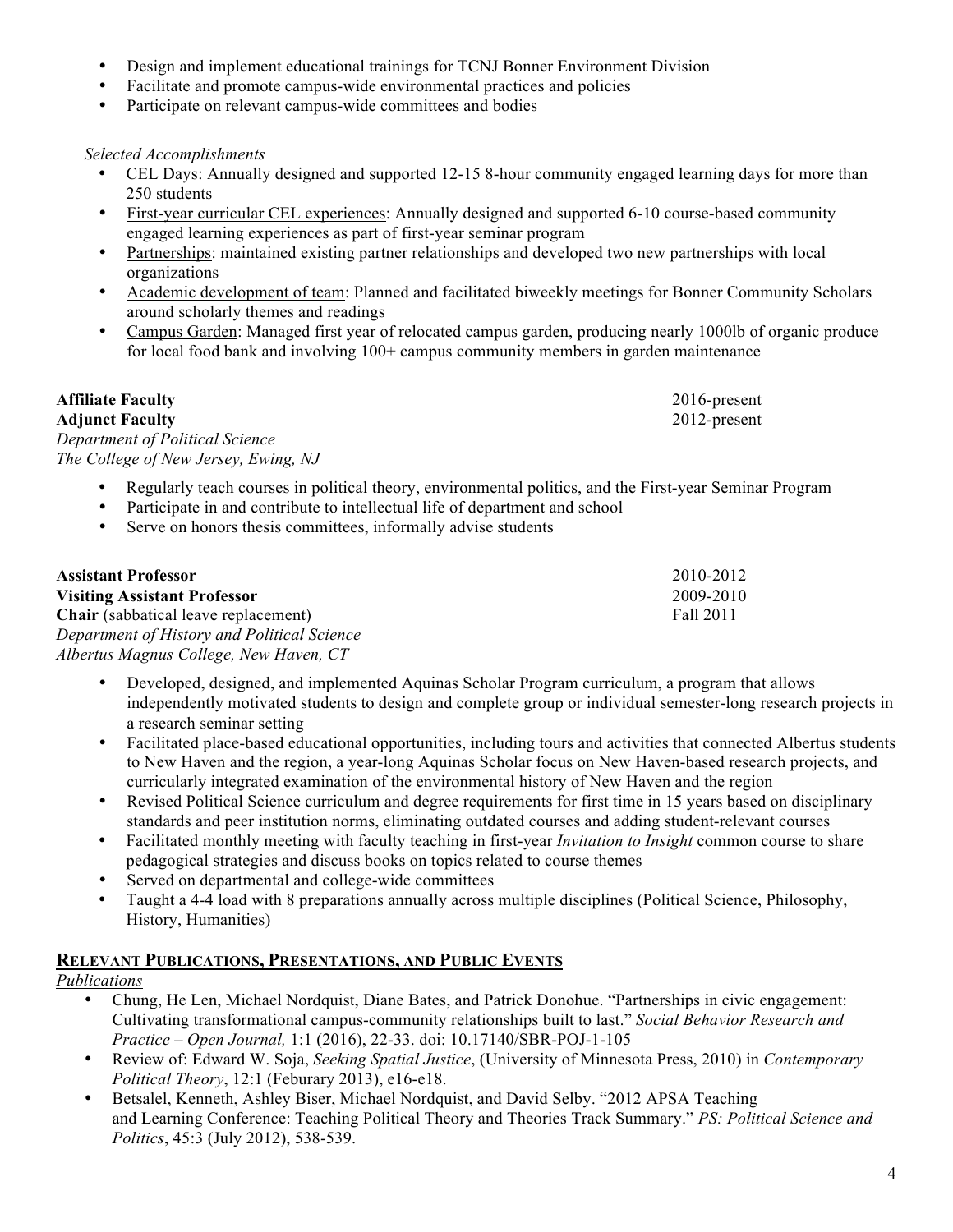## *Public Events*

- Moderator, "Food Security in New Jersey" Panel, Community Learning Day, TCNJ, September 7, 2016
- "Higher Education Resources for Sustainable Jersey Regional Hubs," Regional Hubs panel, New Jersey Sustainability Summit, Ewing, NJ, June 15, 2016
- "Community Visioning as Planning: Pushing, Pulling, and Progress," Planning for Sustainable Communities panel, New Jersey Sustainability Summit, Ewing, NJ, June 15, 2016
- Participant, "Hurricane Sandy: 3 Years Later Roundtable," TCNJ, October 29, 2015
- Discussant, "Chasing Ice" film screening, TCNJ, March 11, 2015
- Convener and moderator, "Stronger than the Storm? Politics, Planning, and Progress a year after Sandy" forum, TCNJ, October 30, 2013

## *Presentations*

- "Exploring the Richness and Realities of Trenton: Possibilities for Community Engaged Learning  $\&$ Research at TCNJ," First Year Faculty First Fridays session, TCNJ, October 7, 2016.
- "Good Food Revolution," Summer Reading Program Facilitator Training, TCNJ, August 29, 2016
- "Community Engaged Learning at TCNJ," First Year Faculty Orientation, TCNJ, August 23, 2016
- "First Year as Center Director," New Directors Meeting, Bonner Foundation, August 2, 2016
- "Developing a Strategic Plan: Process, Problems, Progress," Bonner Foundation Summer Learning Institute, Maryville College, Maryville, TN, June 8, 2016
- "The Nature of College" Summer Reading Program Facilitator Training, TCNJ, August 28, 2015
- "From Doing Good to Doing Politics: Connecting Community Service to Political Engagement," American Political Science Association Teaching and Learning Conference, Washington, DC, January 16-18, 2015
- "Developing and Improving Community Engaged Learning (CEL) Experiences in FSPs and Beyond," TCNJ Teaching and Pedagogy Workshop, May 12, 2014
- "The Practice of Political Thinking: Teaching Introductory Politics Courses through a Theoretical Lens," with Ashley Biser (Ohio Wesleyan University), American Political Science Association Teaching and Learning Conference, Washington, DC, February 17-19, 2012

# **PROFESSIONAL ENGAGEMENT AND SERVICE**

*Community Engaged Learning, Service-Learning, and Civic Engagement*

- Bonner Foundation Summer Learning Institute, Maryville, TN, June 7-10, 2016
- IUPUI/Indiana Campus Compact Service Learning Research Academy, Indianapolis, IN, May 11-13, 2016<br>• Discussant Civic Engagement track American Political Science Association Teaching and Learning
- Discussant, Civic Engagement track, American Political Science Association Teaching and Learning Conference, Portland, OR, February 12-14, 2016
- Bonner Foundation Directors' Conference, Buckeystown, MD, November 1-5, 2015
- Bonner Foundation Signature Work Conference, Meadville, PA, September 21-23, 2015
- Bonner Foundation New Directors' Meeting, Princeton, NJ, July 26-29, 2015
- Bonner Foundation Summer Learning Institute, Davidson, NC, June 10-13, 2015
- Discussant, Civic Engagement track, American Political Science Association Teaching and Learning Conference, Washington, DC, January 16-18, 2015
- Bonner Foundation High Impact Conference, Loudonville, NY, July 9-12, 2013

# *The College of New Jersey*

- President's Climate Commitment Committee. Work with administration, staff, faculty, and students to improve TCNJ's sustainability efforts. 2013-present.
- Cultural and Intellectual Climate Program Council. Support and advise campus-wide committee on community engagement-related event planning and promotion. Occasional.
- Fulbright candidate review panel. Occasional.
- First Seminar Coordinating Committee. Work with faculty to improve the academic and co-curricular experience for First Year students at TCNJ. 2013-2015.

# *Political Science*

- Reviewed Manuscripts for *Theory & Event*, *Environmental Politics*
- Participant, "Narratives of Contingency in the Worlds of Higher Education," Roundtable, International Studies Association Annual Conference, February 21, 2015